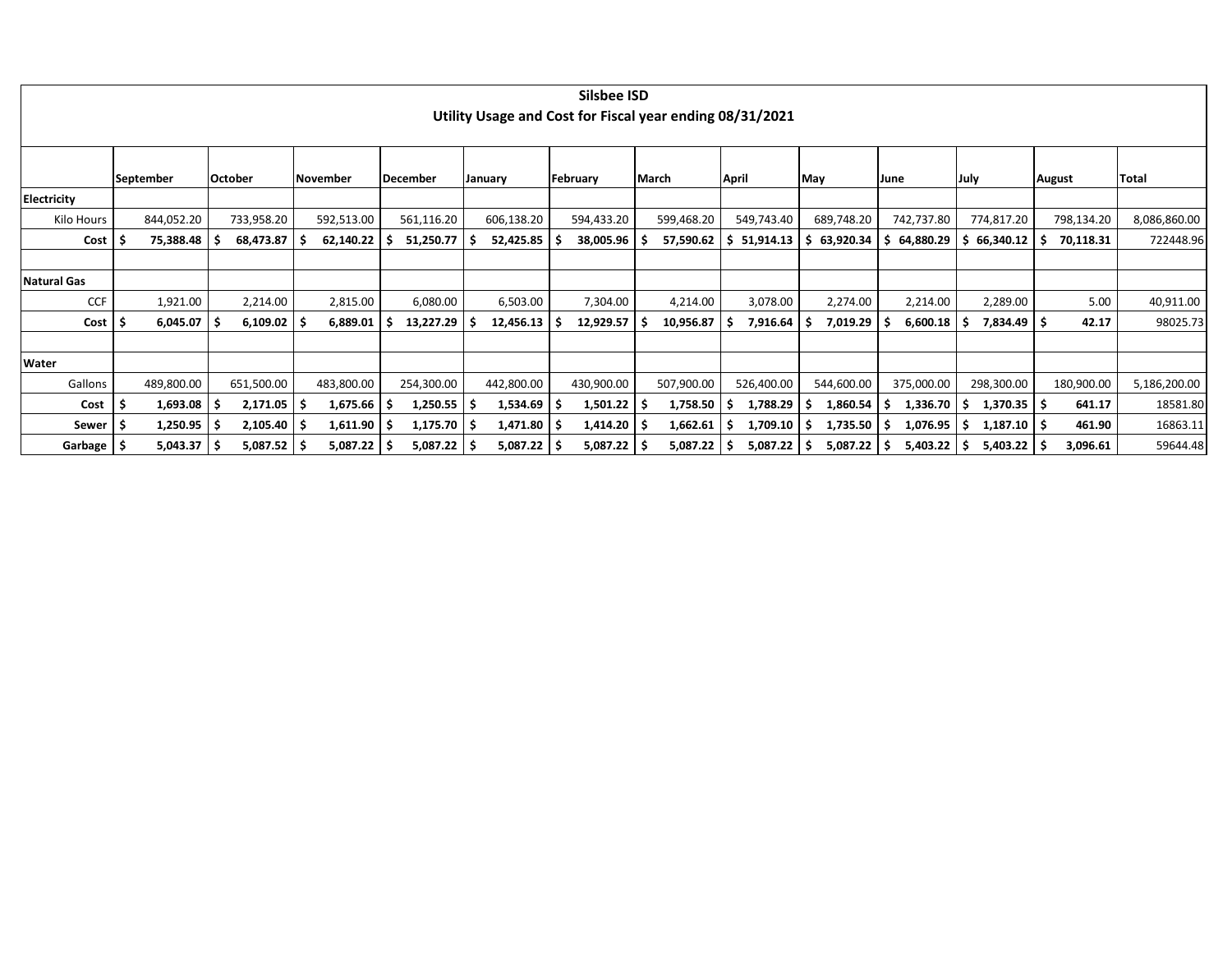|                    |            |                |        |             |    |             |     |            |                        | <b>SILSBEE HIGH SCHOOL</b>                               |    |            |            |    |                 |            |   |             |              |
|--------------------|------------|----------------|--------|-------------|----|-------------|-----|------------|------------------------|----------------------------------------------------------|----|------------|------------|----|-----------------|------------|---|-------------|--------------|
|                    |            |                |        |             |    |             |     |            |                        | Utility Usage and Cost for Fiscal year ending 08/31/2021 |    |            |            |    |                 |            |   |             |              |
|                    |            |                |        |             |    |             |     |            |                        |                                                          |    |            |            |    |                 |            |   |             |              |
|                    | September  | October        |        | November    |    | December    |     | January    | February               | March                                                    |    | April      | May        |    | June            | July       |   | August      | <b>Total</b> |
| <b>Electricity</b> |            |                |        |             |    |             |     |            |                        |                                                          |    |            |            |    |                 |            |   |             |              |
| Kilo Hours         | 380,750.60 | 343,427.60     |        | 245,180.60  |    | 252,699.60  |     | 277,886.60 | 277,034.60             | 274,781.60                                               |    | 269,385.60 | 322,755.60 |    | 350,183.20      | 363,693.60 |   | 399,305.60  | 3757084.80   |
| Cost               | 30,347.54  | 28,310.07      |        | \$23,398.81 |    | \$22,408.90 |     | 22,466.13  | 24,841.10              | 25,615.29                                                | -S | 24,286.91  | 28,967.95  | 5  | $29,510.69$ \$  | 29,913.18  |   | \$32,200.85 | 322,267.42   |
|                    |            |                |        |             |    |             |     |            |                        |                                                          |    |            |            |    |                 |            |   |             |              |
| <b>Natural Gas</b> |            |                |        |             |    |             |     |            |                        |                                                          |    |            |            |    |                 |            |   |             |              |
| MMBtul             | 994        |                | 981    | 776         |    | 1,939       |     | 1,577      | 1,724                  | 1,338                                                    |    | 1,066      | 1,142      |    | 1,044           | 1,107      |   |             | 13688        |
| Cost               | 4,564.60   | 4,083.97       |        | 4,076.97    |    | 8,526.61    |     | 6,575.01   | 7,607.21               | 6,317.56                                                 | -5 | 4,830.77   | 5,673.83   |    | $5,316.82$   \$ | 6,332.69   |   |             | 63,906.04    |
|                    |            |                |        |             |    |             |     |            |                        |                                                          |    |            |            |    |                 |            |   |             |              |
| Water              |            |                |        |             |    |             |     |            |                        |                                                          |    |            |            |    |                 |            |   |             |              |
| Gallons            | 141,200    | 156,400        |        | 126,300     |    | 121,000     |     | 102,100    | 157,800                | 188,900                                                  |    | 128,200    | 219,200    |    | 235,900         | 131,600    |   | 167,000     | 1875600      |
| Cost <sub>1</sub>  | 466.35     |                | 511.95 | 421.65      |    | 402.75      |     | 346.05     | $513.15$ $\frac{1}{5}$ | 606.45                                                   | -5 | 424.35     | 697.35     | -S | 747.45 \$       | 704.55     | S | 541.35      | 6,383.40     |
| Sewer  \$          | 86.75      |                | 495.70 | 405.40      |    | 367.90      |     | 322.00     | 469.60                 | 556.90                                                   | -5 | 389.20     | 625.60     | -S | $534.10$ \$     | 561.10     | S | 401.50      | 5,215.75     |
| Garbage S          | 1,727.11   | 1,727.11<br>-S |        | 1,727.11    | -S | 1,727.11    | - S | 1,727.11   | 1,727.11               | 1,727.11                                                 | -S | 1,727.11   | 1,727.11   | -S | $1,727.11$   \$ | 1,727.11   | s | 1,727.11    | 20,725.32    |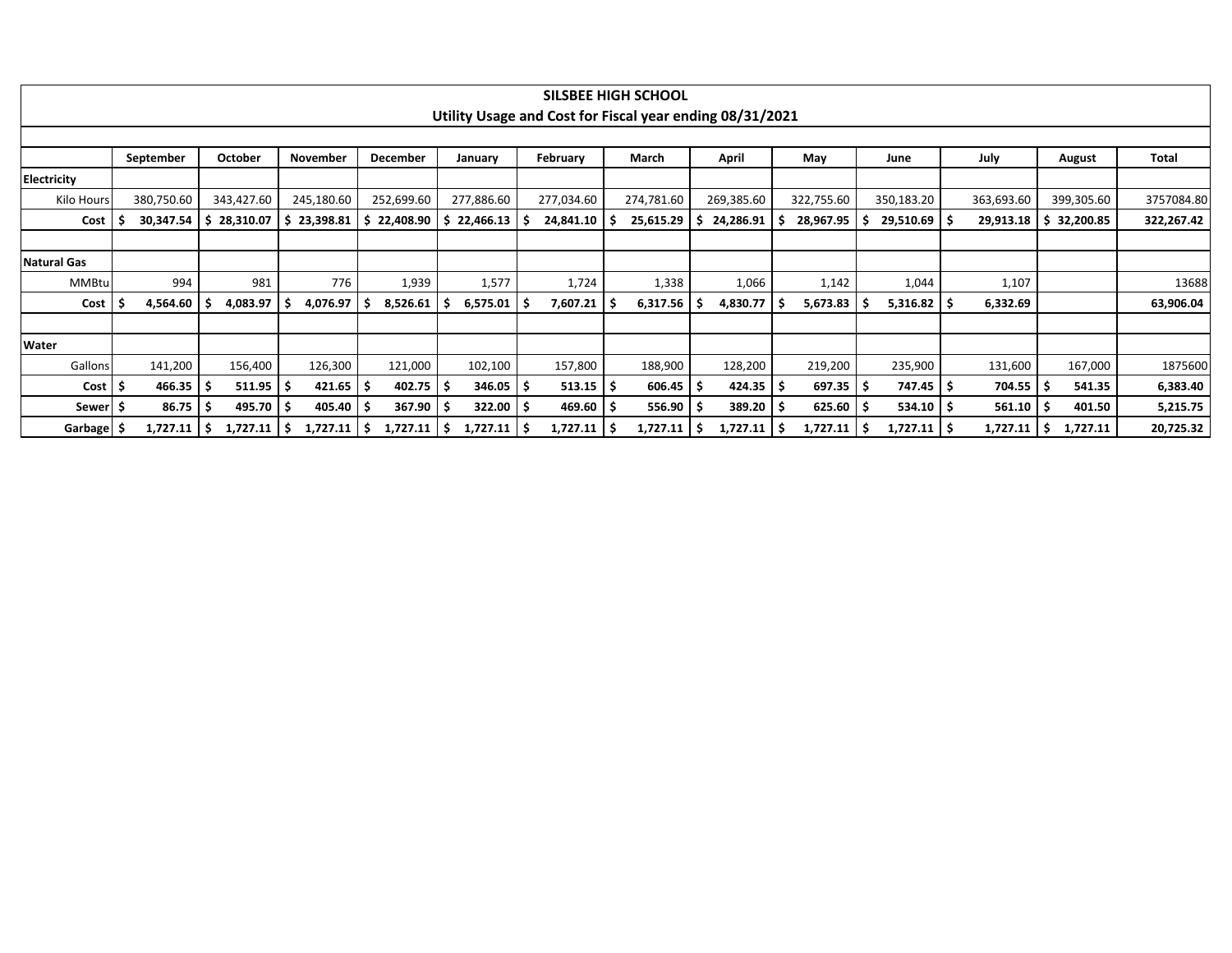|                    |                        |                |           |    |                 |    |           |    | SILSBEE MIDDLE SCHOOL                                    |    |                          |              |            |      |                         |      |                 |      |            |    |               |              |
|--------------------|------------------------|----------------|-----------|----|-----------------|----|-----------|----|----------------------------------------------------------|----|--------------------------|--------------|------------|------|-------------------------|------|-----------------|------|------------|----|---------------|--------------|
|                    |                        |                |           |    |                 |    |           |    | Utility Usage and Cost for Fiscal year ending 08/31/2021 |    |                          |              |            |      |                         |      |                 |      |            |    |               |              |
|                    |                        |                |           |    |                 |    |           |    |                                                          |    |                          |              |            |      |                         |      |                 |      |            |    |               |              |
|                    | <b>September</b>       | <b>October</b> | November  |    | <b>December</b> |    | January   |    | February                                                 |    | <b>March</b>             | <b>April</b> |            | May  |                         | June |                 | July |            |    | <b>August</b> | <b>Total</b> |
| Electricity        |                        |                |           |    |                 |    |           |    |                                                          |    |                          |              |            |      |                         |      |                 |      |            |    |               |              |
| Kilo Hours         | 131,990.20             | 104,675.20     | 87,898.00 |    | 88,730.20       |    | 89,077.20 |    | 97,697.20                                                |    | 83,289.20                |              | 92,329.20  |      | 107,215.20              |      | 112,697.20      |      | 105,849.20 |    | 116,592.20    | 1218040.20   |
| Cost               | \$10,964.12            | 9,140.78       | 8,596.30  |    | 8,211.27        | -S | 8,415.36  |    | 9,671.66                                                 | s  | 8,340.41                 |              | 5 9,413.79 |      | $\frac{1}{2}$ 10,313.97 | -S   | 9,853.40        |      | 9,490.62   |    | \$10,970.96   | 113,382.64   |
|                    |                        |                |           |    |                 |    |           |    |                                                          |    |                          |              |            |      |                         |      |                 |      |            |    |               |              |
| <b>Natural Gas</b> |                        |                |           |    |                 |    |           |    |                                                          |    |                          |              |            |      |                         |      |                 |      |            |    |               |              |
| <b>CCF</b>         | 122                    | 163            | 218       |    | 328             |    | 460       |    | 194                                                      |    | 417                      |              | 238        |      | 24                      |      | ٠               |      | 40         |    |               | 2204         |
| Cost               | 728.53                 | 1,036.60       | 1,336.09  | s  | 1,945.84        |    | 2,677.59  |    | 1,283.40                                                 |    | 2,613.46                 |              | \$1,545.67 | l \$ | 288.70                  | - S  | 145.68          |      | 384.08     |    |               | 13,985.64    |
|                    |                        |                |           |    |                 |    |           |    |                                                          |    |                          |              |            |      |                         |      |                 |      |            |    |               |              |
| Water              |                        |                |           |    |                 |    |           |    |                                                          |    |                          |              |            |      |                         |      |                 |      |            |    |               |              |
| Gallons            | 64,700                 | 114,400        | 78,700    |    | 10,400          |    | 69,600    |    | 69,500                                                   |    | 87,900                   |              | 117,300    |      | 123,100                 |      | 82,700          |      | 70,100     |    | 1,800         | 890200       |
| Cost               | $207.35$ $\frac{1}{5}$ | 356.45         | 249.35    | .S | $325.25$   \$   |    | 222.05    | S  | $221.75$ $\frac{1}{5}$                                   |    | 276.95                   |              | 365.15     | l S  | 382.55                  | -S   | 261.35          | l S  | 223.55     | -S | 18.65         | 3,110.40     |
| Sewer              | 207.35                 | 356.45         | 249.35    |    | 325.25          |    | 222.05    | -S | 221.75                                                   | -S | 276.95                   |              | 365.15     |      | 382.55                  |      | 261.35          |      | 223.55     |    | 18.65         | 3,110.40     |
| Garbage            | $1,220.30$   \$        | 1,220.30       | 1,220.30  |    | 1,220.30        |    | 1,220.30  |    | 1,220.30                                                 | -S | $1,220.30$   \$ 1,220.30 |              |            |      | 1,220.30                |      | $1,220.30$   \$ |      | 1,220.30   |    | 1,220.30      | 14,643.60    |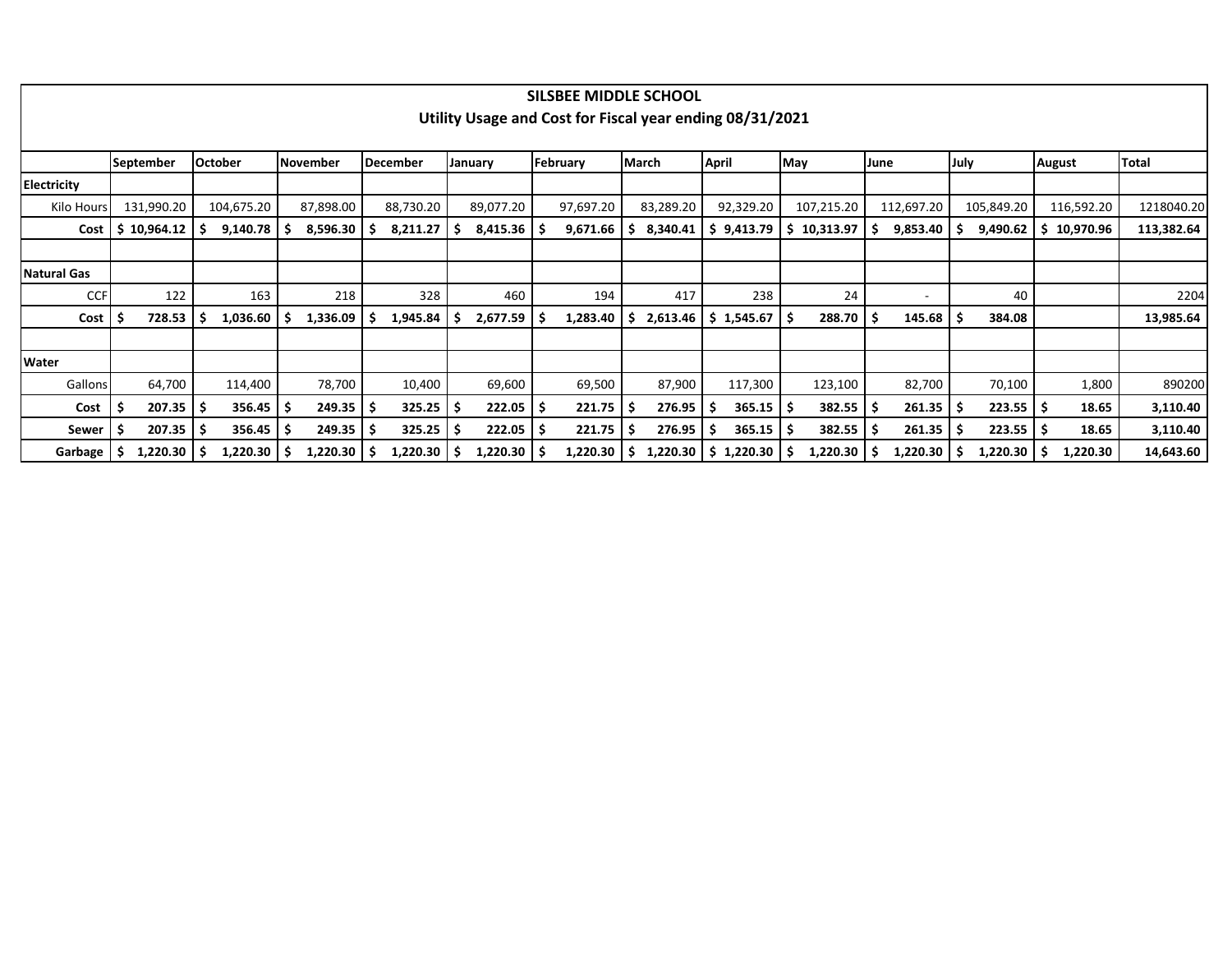|                    |                    |                        |                 |             |                                                          | OLD MIDDLE SCHOOL/PACES/ACADEMY |                |              |                          |                          |                          |               |           |
|--------------------|--------------------|------------------------|-----------------|-------------|----------------------------------------------------------|---------------------------------|----------------|--------------|--------------------------|--------------------------|--------------------------|---------------|-----------|
|                    |                    |                        |                 |             | Utility Usage and Cost for Fiscal year ending 08/31/2021 |                                 |                |              |                          |                          |                          |               |           |
|                    |                    |                        |                 |             |                                                          |                                 |                |              |                          |                          |                          |               |           |
|                    | <b>September</b>   | lOctober               | <b>November</b> | lDecember   | January                                                  | February                        | <b>IMarch</b>  | April        | <b>May</b>               | June                     | July                     | <b>August</b> | Total     |
| <b>Electricity</b> |                    |                        |                 |             |                                                          |                                 |                |              |                          |                          |                          |               |           |
| Kilo Hours         | 16,484.90          | 10,564.90              | 8.804.90        | 9,764.90    | 14,644.90                                                | 14,084.90                       | 11,284.90      | 7,364.90     | 9,284.90                 | 16,964.90                | 18,964.90                | 20,099.90     | 158313.80 |
|                    | $Cost$ \$ 1,459.08 | $972.55$ $\frac{1}{5}$ | 899.39          | 1,007.31    | 1,602.49<br>S.                                           | \$1,665.35                      | 1,261.35<br>S. | 805.82 \$    | 975.17                   | 1,661.25                 | $5$ 1,733.36             | \$1,842.85    | 15,885.97 |
|                    |                    |                        |                 |             |                                                          |                                 |                |              |                          |                          |                          |               |           |
| Natural Gas        |                    |                        |                 |             |                                                          |                                 |                |              |                          |                          |                          |               |           |
| <b>CCF</b>         | $\sim$             |                        | ĥ               | 33          | 48                                                       | 78                              | 6              |              | $\overline{\phantom{a}}$ | $\overline{\phantom{a}}$ | $\overline{\phantom{0}}$ |               | 175       |
| Cost               | 38.51              | 39.99                  | 40.73           | 57.64<br>-Ś | 67.00                                                    | 87.21                           | 42.01          | $37.64$   \$ | 36.98                    | 41.07                    | 41.07                    |               | 529.85    |

Gallons 3,300 | 5,100 | 10,700 | 13,600 | 14,800 | 11,900 | 10,500 | 8,800 | 9,200 | 27,000 | 124400 **Cost \$ 52.35 \$ 57.45 \$ 82.35 \$ 80.55 \$ 84.15 \$ 75.45 \$ 77.25 \$ 71.25 \$ 82.35 \$ 71.85 \$ 122.25 857.25 Sewer \$ 52.35 \$ 57.45 \$ 82.35 \$ 80.55 \$ 84.15 \$ 75.45 \$ 77.25 \$ 71.25 \$ 82.35 \$ 71.80 \$ 122.25 857.20 Garbage \$ 184.80 \$ 184.80 \$ 184.80 \$ 184.80 \$ 184.80 \$ 184.80 \$ 184.80 \$ 184.80 \$ 184.80 \$ 184.80 \$ 184.80 2,032.80**

.

**Water**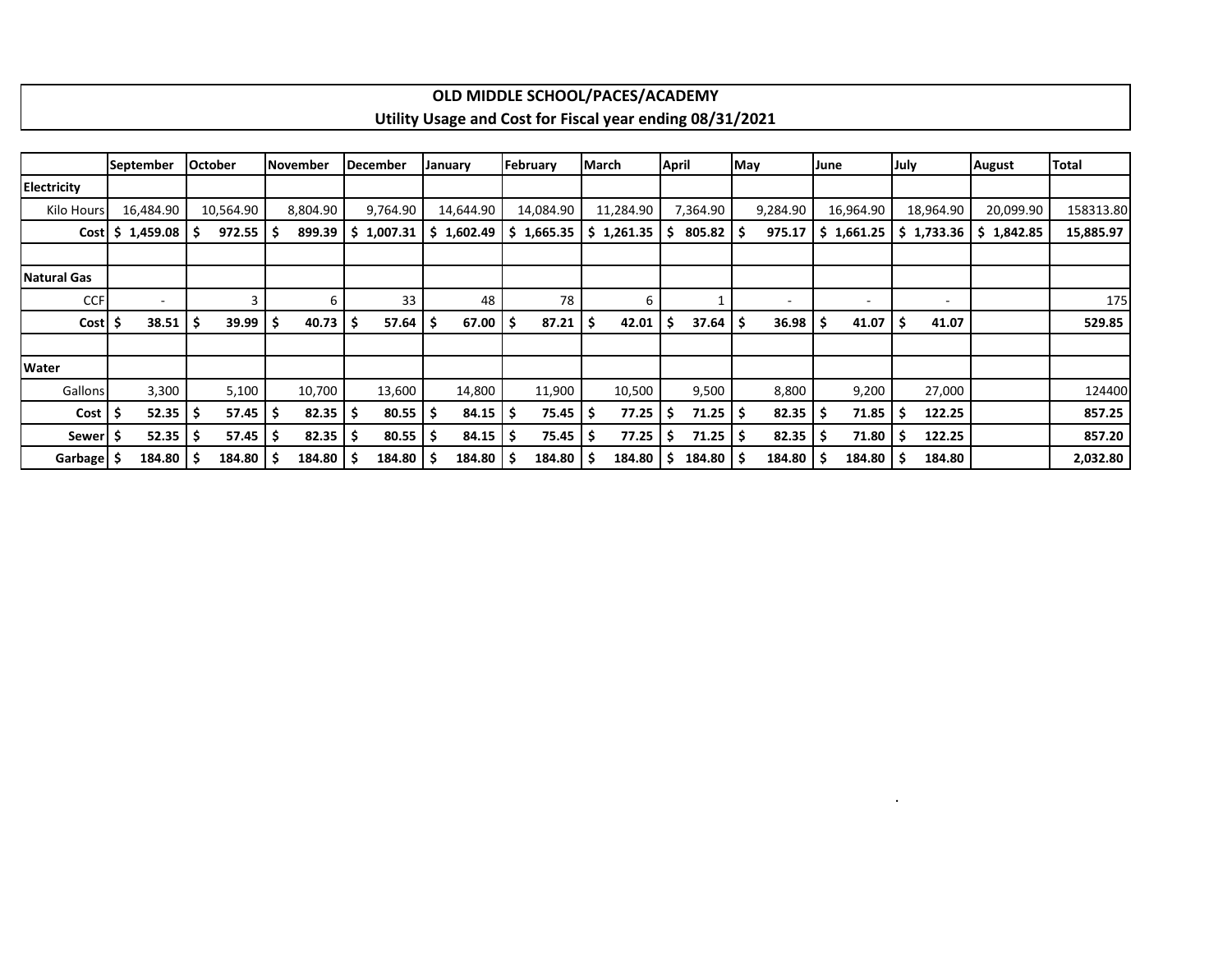|                       |                          |                |                                |                       |                                                          |                                | <b>KIKBY</b>                   |                          |                               |                                |                                |               |                          |
|-----------------------|--------------------------|----------------|--------------------------------|-----------------------|----------------------------------------------------------|--------------------------------|--------------------------------|--------------------------|-------------------------------|--------------------------------|--------------------------------|---------------|--------------------------|
|                       |                          |                |                                |                       | Utility Usage and Cost for Fiscal year ending 08/31/2021 |                                |                                |                          |                               |                                |                                |               |                          |
|                       |                          |                |                                |                       |                                                          |                                |                                |                          |                               |                                |                                |               |                          |
|                       | September                | <b>October</b> | November                       | December              | <b>January</b>                                           | February                       | <b>March</b>                   | <b>April</b>             | May                           | June                           | July                           | <b>August</b> | <b>Total</b>             |
| <b>Electricity</b>    |                          |                |                                |                       |                                                          |                                |                                |                          |                               |                                |                                |               |                          |
| Kilo Hours            | 18,300.00                | 9,420.00       | 6,060.00                       | 4,380.00              | 19,500.00                                                | 18,060.00                      | 14,940.00                      | $\overline{\phantom{a}}$ | ۰                             | $\overline{\phantom{a}}$       |                                |               | 90660.00                 |
| Cost                  | \$1,481.12               | 880.11<br>-S   | 629.98<br>-S                   |                       | $648.89$   \$ 1,674.10                                   | \$2,356.52                     | $$1,691.14$ $$$                | $\overline{\phantom{a}}$ | S<br>$\overline{\phantom{a}}$ | \$<br>$\overline{\phantom{a}}$ |                                |               | 9,361.86                 |
|                       |                          |                |                                |                       |                                                          |                                |                                |                          |                               |                                |                                |               |                          |
| <b>Natural Gas</b>    |                          |                |                                |                       |                                                          |                                |                                |                          |                               |                                |                                |               |                          |
| <b>CCF</b>            |                          |                |                                |                       |                                                          |                                |                                |                          |                               |                                |                                |               | $\overline{0}$           |
| Cost                  |                          |                |                                |                       |                                                          |                                |                                |                          |                               |                                |                                |               | $\blacksquare$           |
|                       |                          |                |                                |                       |                                                          |                                |                                |                          |                               |                                |                                |               |                          |
| Water                 |                          |                |                                |                       |                                                          |                                |                                |                          |                               |                                |                                |               |                          |
| Gallons               | $\overline{\phantom{a}}$ | $\sim$         | $\sim$                         | 100                   | 100                                                      | 100                            | 800                            | 43,600                   | 8,700                         | 5,300                          | 11,200                         |               | 69900                    |
| Cost                  | -\$<br>16.25             | 16.25<br>-S    | 16.25<br>-\$                   | $16.25$   \$<br>S     | 16.25                                                    | 16.25                          | 37.25<br>-\$                   | 144.05                   | $39.35$   \$                  | 29.15                          | \$.<br>46.85                   |               | 394.15                   |
| Sewer                 | \$ ا<br>16.25            | 16.25<br>-S    | 16.25<br>\$.                   | $16.25$   \$          | 16.25                                                    | 16.25                          | 37.25<br>-S                    | 144.05                   | 39.35                         | 29.15<br>-S                    | 46.85<br>.\$                   |               | 394.15                   |
| Garbage $\frac{1}{2}$ | $\blacksquare$           | \$             | \$<br>$\overline{\phantom{a}}$ | \$.<br>$\blacksquare$ | \$<br>$\overline{\phantom{a}}$                           | \$<br>$\overline{\phantom{0}}$ | \$<br>$\overline{\phantom{a}}$ | \$.                      | S<br>$\overline{\phantom{a}}$ | \$<br>$\blacksquare$           | -S<br>$\overline{\phantom{a}}$ |               | $\overline{\phantom{a}}$ |

| <b>KIRBY</b>                                             |
|----------------------------------------------------------|
| Utility Usage and Cost for Fiscal year ending 08/31/2021 |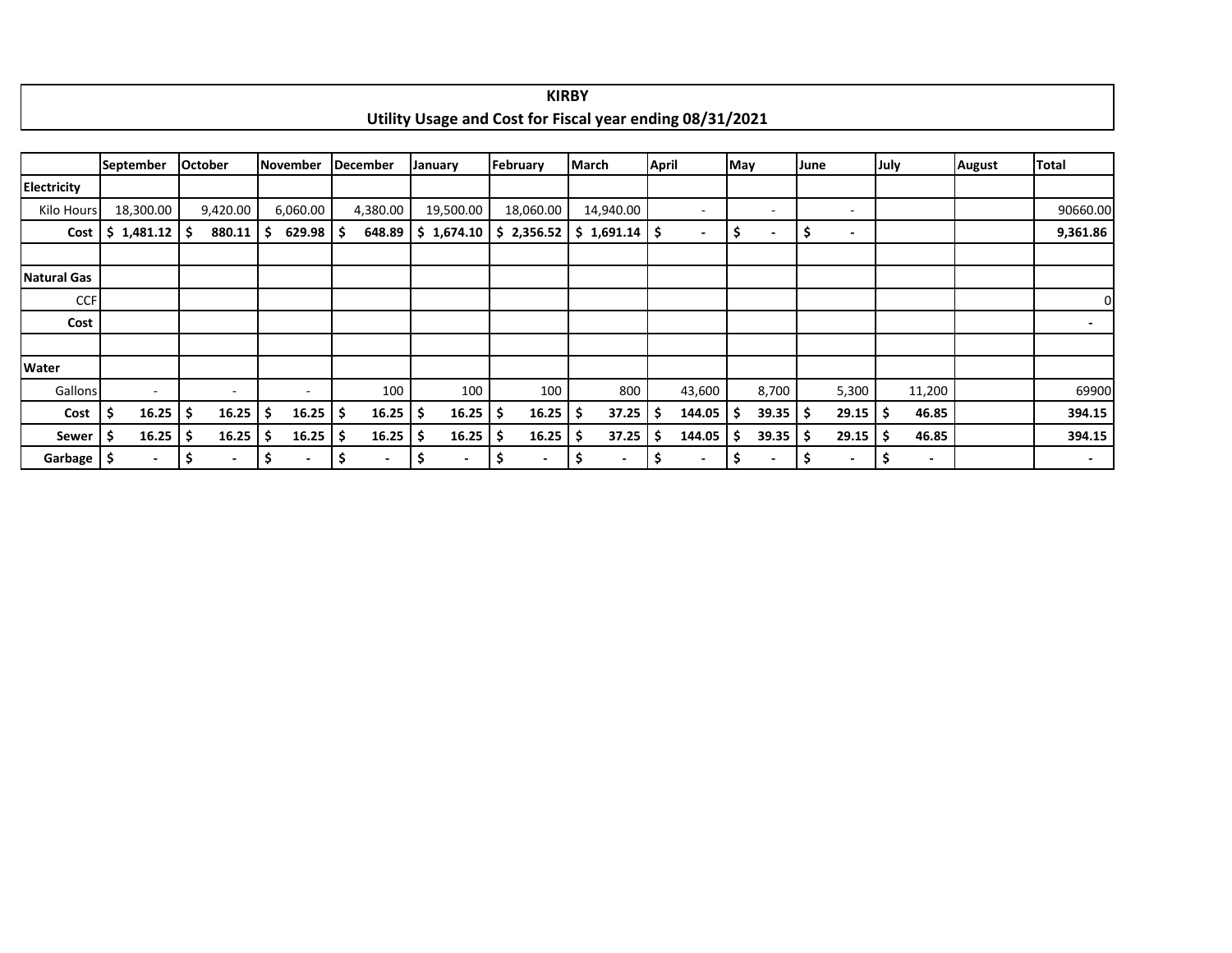## **MAINTENANCE/TRANSPORTATION Utility Usage and Cost for Fiscal year ending 08/31/2021**

|                    |    | September    | <b>October</b> |            | November   |        | <b>December</b> | January             |    | February     | March |            | <b>April</b> |                        | May |            | June |                        | July |           | <b>August</b> |            | <b>Total</b> |
|--------------------|----|--------------|----------------|------------|------------|--------|-----------------|---------------------|----|--------------|-------|------------|--------------|------------------------|-----|------------|------|------------------------|------|-----------|---------------|------------|--------------|
| Electricity        |    |              |                |            |            |        |                 |                     |    |              |       |            |              |                        |     |            |      |                        |      |           |               |            |              |
| Kilo Hours         |    | 18.744.80    |                | 13,661.80  | 10,092.80  |        | 13,881.80       | 21,093.80           |    | 16,779.80    |       | 20,659.80  |              | 9,972.80               |     | 8,093.80   |      | 13,578.80              |      | 18,872.80 |               | 16,593.80  | 182026.60    |
| Cost               |    | \$1,755.88   |                | \$1,399.08 | \$1,264.14 |        | \$1,715.04      | \$2,269.71          |    | 1,982.43     |       | \$2,329.79 |              | $\frac{1}{2}$ 1,531.72 |     | \$1,463.63 |      | $\frac{1}{2}$ 1,461.33 |      | 1,988.20  |               | \$1,820.32 | 20,981.27    |
|                    |    |              |                |            |            |        |                 |                     |    |              |       |            |              |                        |     |            |      |                        |      |           |               |            |              |
| <b>Natural Gas</b> |    |              |                |            |            |        |                 |                     |    |              |       |            |              |                        |     |            |      |                        |      |           |               |            |              |
| <b>CCF</b>         |    | 25           |                | 204        |            | 388    | 760             | 925                 |    | 966          |       | 303        |              | 103                    |     | 78         |      | 15                     |      | 14        |               |            | 3786         |
| Cost               |    | 91.54        |                | 212.34     | -5         | 332.20 | 564.59          | 681.44<br>-S        | ΙS | 741.61       | - S   | 295.46     |              | 150.36                 | S.  | 125.89     | -\$  | 93.89                  |      | 93.13     |               | 42.17      | 3,424.62     |
|                    |    |              |                |            |            |        |                 |                     |    |              |       |            |              |                        |     |            |      |                        |      |           |               |            |              |
| Water              |    |              |                |            |            |        |                 |                     |    |              |       |            |              |                        |     |            |      |                        |      |           |               |            |              |
| Gallons            |    | 9,800        |                | 9,800      |            | 11,000 | 9,400           | 9,000               |    | 6,700        |       | 9,100      |              | 10,100                 |     | 16,600     |      | 13,700                 |      | 7,800     |               | 12,100     | 125100       |
| Cost               | -S | $85.38$ \$   |                | 78.55      | -S         | 81.76  | 73.35<br>-S     | 71.59 \$<br>-\$     |    | $66.92$   \$ |       | $75.50$ \$ |              | 77.39                  | -S  | 101.34     | -S   | $89.30$ $\frac{5}{5}$  |      | 68.35     | 5             | 81.17      | 950.60       |
| Sewer              |    | $22.85$   \$ |                | 29.15      | -S         | 34.25  | 33.35           | $32.75$   \$<br>-\$ |    | 23.45        |       | 29.15      | - Ś          | 33.35                  |     | 48.05      | -S   | 42.95                  |      | 28.55     |               | 41.75      | 399.60       |
| Garbage            |    | $105.35$ \$  |                | 149.20     |            | 149.20 | 149.20          | $149.20$   \$<br>-S |    | 149.20       |       | 149.20     | -S           | 149.20                 | S.  | 149.20     | -S   | 149.20                 |      | 149.20    |               | 149.20     | 1,746.55     |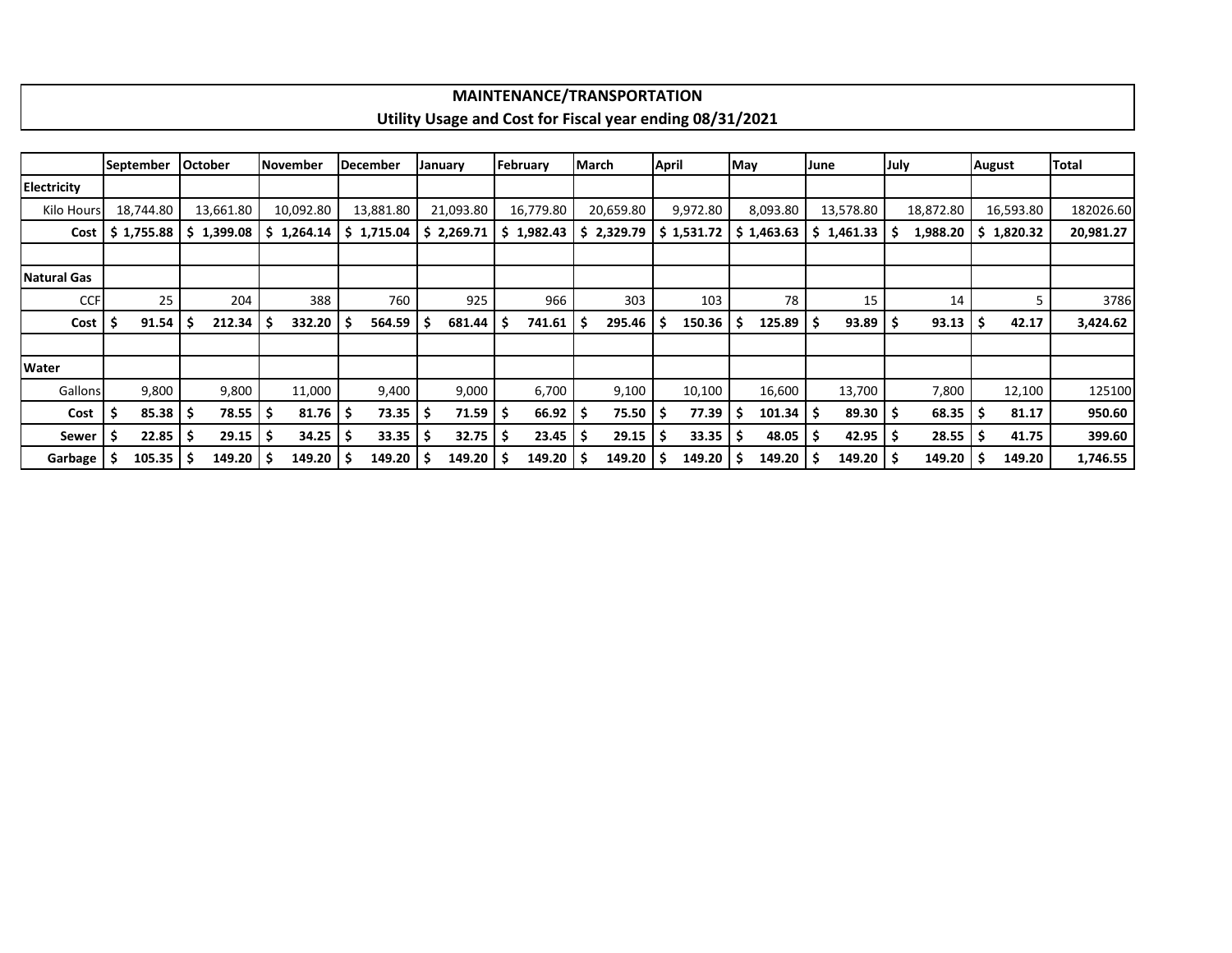|                     |    |                          |                |                          |    |                 |    |              |     |              |     | <b>ROBINSON/LIT</b>    |                                                          |       |              |        |          |      |            |             |            |            |              |
|---------------------|----|--------------------------|----------------|--------------------------|----|-----------------|----|--------------|-----|--------------|-----|------------------------|----------------------------------------------------------|-------|--------------|--------|----------|------|------------|-------------|------------|------------|--------------|
|                     |    |                          |                |                          |    |                 |    |              |     |              |     |                        | Utility Usage and Cost for Fiscal year ending 08/31/2021 |       |              |        |          |      |            |             |            |            |              |
|                     |    |                          |                |                          |    |                 |    |              |     |              |     |                        |                                                          |       |              |        |          |      |            |             |            |            |              |
|                     |    | <b>September</b>         | <b>October</b> |                          |    | lNovember       |    | December     |     | January      |     | February               | <b>March</b>                                             | April |              | May    |          | June |            | <b>July</b> |            | August     | <b>Total</b> |
| <b>Electricity</b>  |    |                          |                |                          |    |                 |    |              |     |              |     |                        |                                                          |       |              |        |          |      |            |             |            |            |              |
| Kilo Hours          |    | 17,890.00                |                | 13,890.00                |    | 11,170.00       |    | 7,970.00     |     | 7,330.00     |     | 8,130.00               | 8,930.00                                                 |       | 7,490.00     |        | 9,250.00 |      | 11,490.00  |             | 15,970.00  | 450.00     | 119960.00    |
|                     |    | $Cost$   \$ 1,434.41     |                | \$1,213.66               |    | $$1,047.24$ $$$ |    | 789.14       | ۱s  | 716.28       | \$. | $826.45$ $\frac{1}{5}$ | 871.63                                                   | S.    | 749.08 \$    |        | 870.28   |      | \$1,100.93 |             | \$1,430.89 | \$1,464.72 | 12,514.71    |
|                     |    |                          |                |                          |    |                 |    |              |     |              |     |                        |                                                          |       |              |        |          |      |            |             |            |            |              |
| <b>Natural Gas</b>  |    |                          |                |                          |    |                 |    |              |     |              |     |                        |                                                          |       |              |        |          |      |            |             |            |            |              |
| <b>CCF</b>          |    | $\overline{\phantom{a}}$ |                | $\overline{\phantom{a}}$ |    | 28              |    | 145          |     | 209          |     | 451                    | 163                                                      |       | 55           |        | 10       |      | 13         |             | 10         |            | 1084         |
| Cost $\vert$ \$     |    | 38.51                    | -\$            | 38.11                    | \$ | 54.50           | ΙS | 127.68       | -S  | 167.70       | S   | $339.02$   \$          | 147.16                                                   | -S    | 73.81        | . I \$ | 43.68    |      | 49.78      | -\$         | 47.77      |            | 1,127.72     |
|                     |    |                          |                |                          |    |                 |    |              |     |              |     |                        |                                                          |       |              |        |          |      |            |             |            |            |              |
| Water               |    |                          |                |                          |    |                 |    |              |     |              |     |                        |                                                          |       |              |        |          |      |            |             |            |            |              |
| Gallons             |    | 3,500                    |                | 2,200                    |    | 2,300           |    | 1,800        |     | 1,300        |     | 34,700                 | 4,300                                                    |       | 8,900        |        | 4,100    |      | 6,600      |             | 14,300     |            | 84000        |
| Cost                | -S | 23.75                    | -\$            | 19.85                    |    | 20.15           | -S | 18.65        | -S  | 17.15        | .s  | $117.35$ $\frac{1}{5}$ | 26.15                                                    | -S    | $39.95$   \$ |        | 25.55    |      | 33.05      | -\$         | 56.15      |            | 397.75       |
| Sewer $\frac{1}{2}$ |    | 23.75                    | -\$            | 19.85                    | \$ | $20.15$   \$    |    | 18.65        | -\$ | 17.15        | \$. | $117.35$ $\frac{1}{5}$ | 26.16                                                    | -S    | $39.95$   \$ |        | 25.55    |      | 33.05      | -S          | 56.15      |            | 397.76       |
| Garbage \$          |    | $90.20$   \$             |                | 90.20                    | Ŝ. | $90.20$   \$    |    | $90.20$   \$ |     | $90.20$   \$ |     | $90.20$   \$           | 90.20                                                    |       | $90.20$   \$ |        | 90.20    |      | 90.20      | -\$         | 90.20      |            | 992.20       |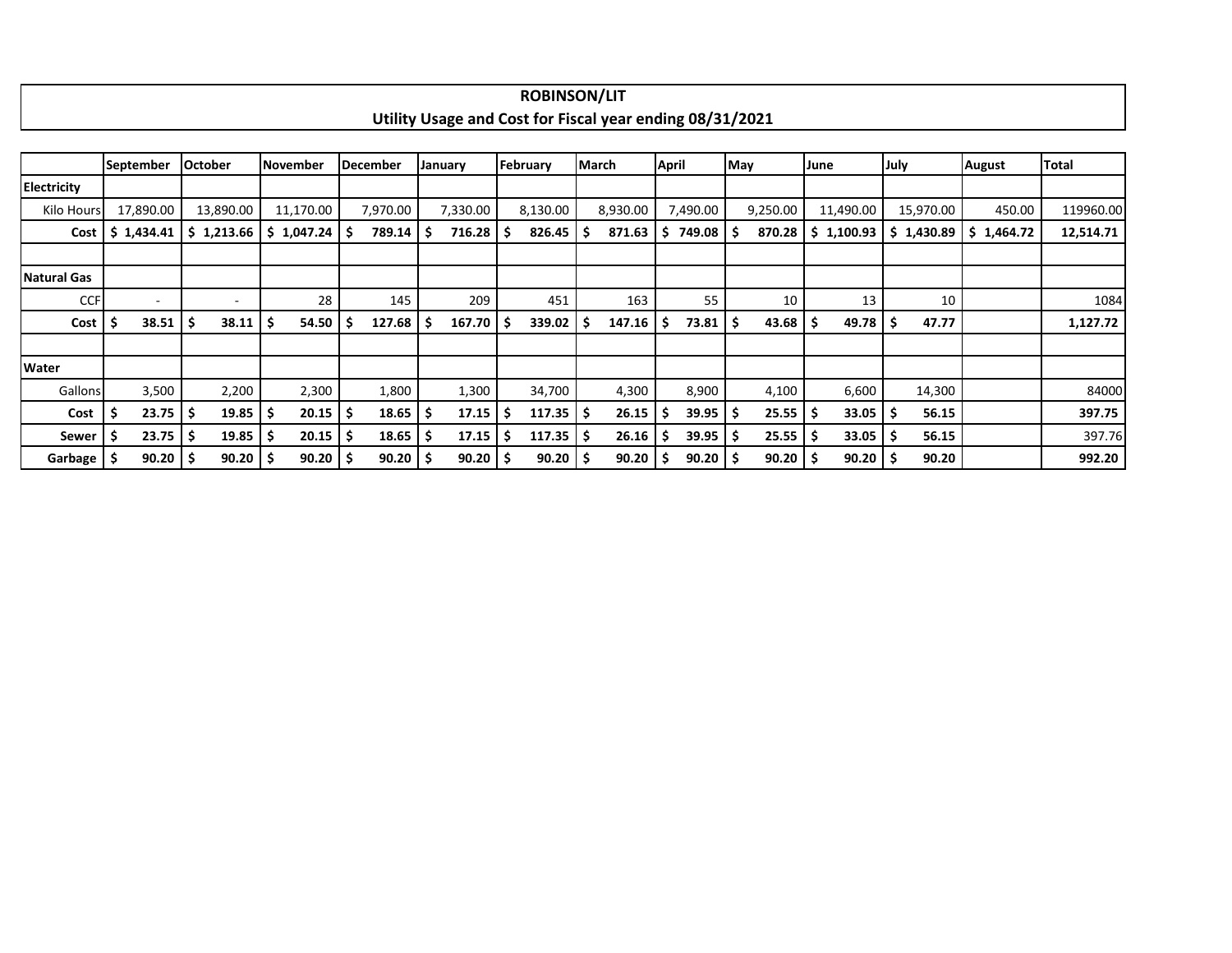| TRATION<br>7'INI!                                                                      |
|----------------------------------------------------------------------------------------|
|                                                                                        |
| <b>Utility</b><br>/31/2021<br>r Fiscal year ending 08/31<br>re and Cost for i<br>Usage |
|                                                                                        |
|                                                                                        |

|                    | <b>September</b>      | <b>October</b>                     | <b>November</b> | December                    | January   | February                                                                           | March               | <b>April</b> | May                | June                      | July        | <b>August</b> | <b>Total</b> |
|--------------------|-----------------------|------------------------------------|-----------------|-----------------------------|-----------|------------------------------------------------------------------------------------|---------------------|--------------|--------------------|---------------------------|-------------|---------------|--------------|
| <b>Electricity</b> |                       |                                    |                 |                             |           |                                                                                    |                     |              |                    |                           |             |               |              |
| Kilo Hours         | 15,860.00             | 15,300.00                          | 11,740.00       | 11,060.00                   | 12,860.00 | 12,820.00                                                                          | 15,260.00           | 9,180.00     | 10,420.00          | 13,620.00                 | 14,500.00   | 14,140.00     | 156760.00    |
|                    |                       | $Cost$   \$ 1,302.71   \$ 1,239.50 |                 | $$1,080.83 \mid $1,116.62$$ |           | $\frac{1}{2}$ 1,209.15 $\frac{1}{2}$ 1,371.75 $\frac{1}{2}$ 1,519.63 $\frac{1}{2}$ |                     | 900.48       | \$1,023.15         | $\frac{1}{2}$ 1,196.98 \$ | 1,317.56    | \$1,247.26    | 14,525.62    |
|                    |                       |                                    |                 |                             |           |                                                                                    |                     |              |                    |                           |             |               |              |
| <b>Natural Gas</b> | Included in Tech-Ware |                                    |                 |                             |           |                                                                                    |                     |              |                    |                           |             |               |              |
| <b>CCF</b>         |                       |                                    |                 |                             |           |                                                                                    |                     |              |                    |                           |             |               | 01           |
| Cost               |                       |                                    |                 |                             |           |                                                                                    |                     |              |                    |                           |             |               | ΟI           |
|                    |                       |                                    |                 |                             |           |                                                                                    |                     |              |                    |                           |             |               |              |
| Water              |                       |                                    |                 |                             |           |                                                                                    |                     |              |                    |                           |             |               |              |
| Gallons            | 10,400                | 8,800                              | 14,000          | 6,900                       | 10,300    | 12,500                                                                             | 19,400              | 25,700       | 11,200             | 7,600                     | 9,000       |               | 135800       |
| Cost               | $44.45$ S             | 39.65                              | 55.25           | 33.95                       | 44.15     | $50.75$ $\frac{1}{5}$<br>-\$                                                       | $71.45$   \$        | 90.35        | $46.85$   \$<br>-S | 36.05                     | 40.25<br>-S |               | 553.15       |
| Sewer              | $44.45$ 5             | 39.65                              | 55.25           | 33.95                       | 44.15     | 50.75<br>-\$                                                                       | $71.45$   \$<br>- 5 | 90.35        | $46.85$   \$<br>-S | $36.05$ $\mid$ \$         | 40.25       |               | 553.15       |
| Garbage            | $105.60$   \$         | 105.90                             | 105.60          | 105.60                      | 105.60    | $105.60$   \$<br>-S                                                                | $105.60$   \$       | 105.60       | $105.60$ \$        | $105.60$   \$             | 105.60      |               | 1,161.90     |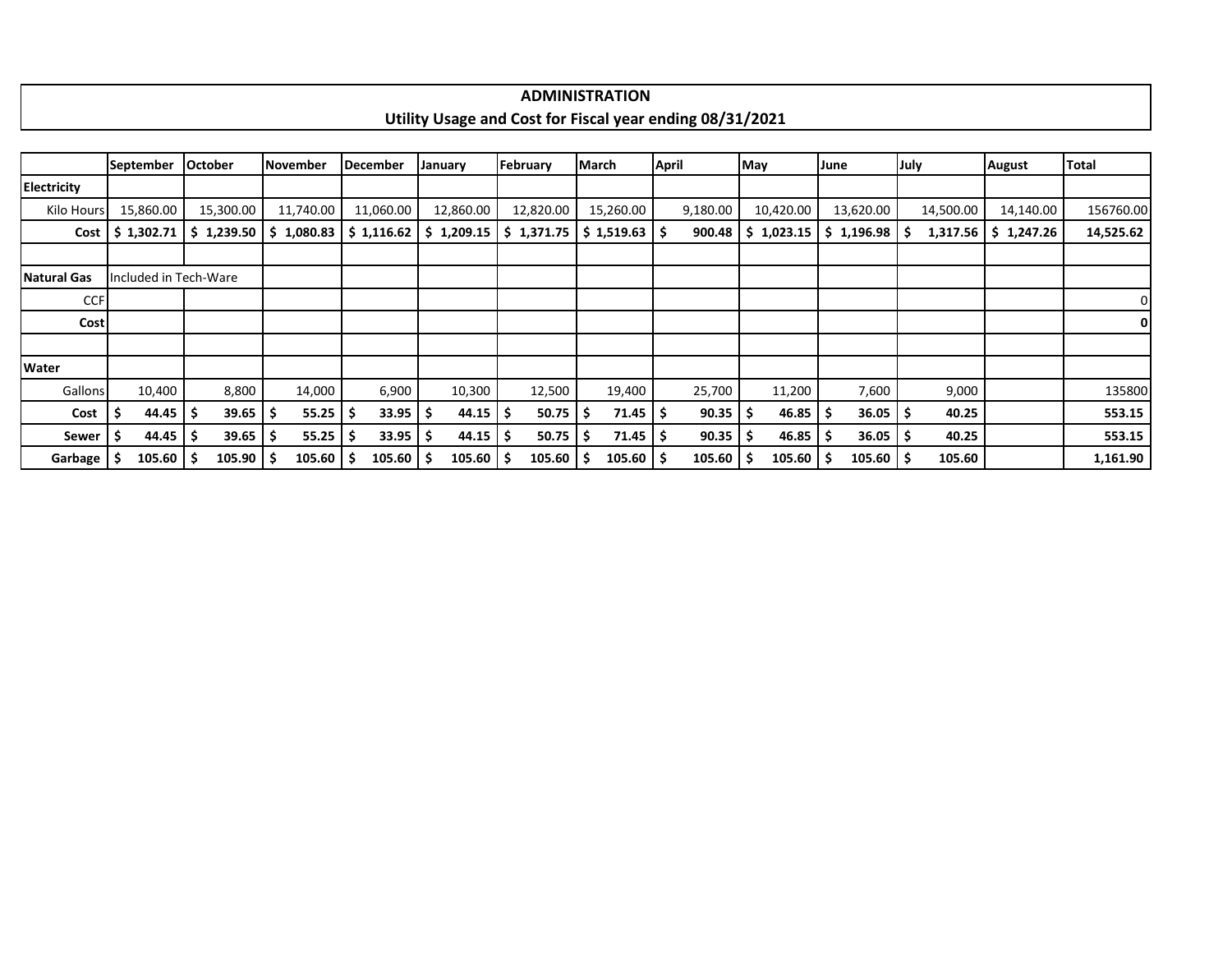|                |                        |                            |                     |                 |                |                | <b>Silsbee Elementary</b>                                |                       |            |                 |                 |                 |              |
|----------------|------------------------|----------------------------|---------------------|-----------------|----------------|----------------|----------------------------------------------------------|-----------------------|------------|-----------------|-----------------|-----------------|--------------|
|                |                        |                            |                     |                 |                |                | Utility Usage and Cost for Fiscal year ending 08/31/2021 |                       |            |                 |                 |                 |              |
|                |                        |                            |                     |                 |                |                |                                                          |                       |            |                 |                 |                 |              |
|                | September              | <b>October</b>             | <b>November</b>     | <b>December</b> | January        | February       | <b>March</b>                                             | <b>April</b>          | May        | June            | July            | <b>August</b>   | <b>Total</b> |
| Electricity    |                        |                            |                     |                 |                |                |                                                          |                       |            |                 |                 |                 |              |
| Kilo Hours     | 192,503.80             | 185,503.80                 | 175,503.80          | 147,503.80      | 132,503.80     | 124,503.80     | 137,503.80                                               | 129,000.00            | 187,503.80 | 184,503.80      | 194,503.80      | 188,503.80      | 1979541.80   |
| Cost           |                        | $16,175.70$   \$ 15,619.69 | 15,208.90<br>S.     | 13,195.14<br>-S | \$11,483.43    | 11,566.09<br>s | 12,601.98<br>S.                                          | 12,528.82<br>S        | 16,480.13  | 16,012.26       | 16,345.48<br>S. | 16,130.30<br>S. | 173,347.92   |
|                |                        |                            |                     |                 |                |                |                                                          |                       |            |                 |                 |                 |              |
| Natural Gas    |                        |                            |                     |                 |                |                |                                                          |                       |            |                 |                 |                 |              |
| <b>CCF</b>     | 715                    | 786                        | 1,151               | 1,795           | 2,313          | 2,736          | 1,690                                                    | 1,498                 | 961        | 1,113           | 1,091           |                 | 15849        |
| Cost   \$      | 470.36                 | 573.62                     | 819.45<br>-S        | 1,255.43<br>S   | 1,606.11<br>-S | 2,023.61       | 1,266.32<br>-S                                           | $1,126.09$   \$<br>-S | 736.75     | 851.39          | 835.52<br>-S    |                 | 11564.65     |
|                |                        |                            |                     |                 |                |                |                                                          |                       |            |                 |                 |                 |              |
| Water          |                        |                            |                     |                 |                |                |                                                          |                       |            |                 |                 |                 |              |
| Gallons        | 126,800                | 175,100                    | 178,600             | 65,900          | 175,700        | 82,700         | 112,800                                                  | 120,400               | 102,000    | 10,400          | 20,800          |                 | 1171200      |
| Cost           | $393.65$ $\frac{1}{5}$ | 538.55                     | 549.05<br>-S        | 210.95          | 540.35<br>۱s   | 261.35<br>- S  | $351.65$ $\frac{1}{5}$                                   | $374.45$ $\mid$ \$    | 319.25     | $44.45$   \$    | 75.65           |                 | 3,659.35     |
| Sewer          | 393.65                 | 538.55                     | 549.05<br>-S        | 210.95          | 540.35         | 261.35<br>-S   | 351.65                                                   | $374.45$ $\mid$ \$    | 319.25     | 44.45           | 75.65<br>l S    |                 | 3,659.35     |
| <b>Garbage</b> | $1,264.00$ \$          | 1,264.00                   | $1,264.00$ \$<br>-S | $1,264.00$ \$   | 1,264.00       | 1,264.00<br>-S | $1,264.00$   \$                                          | $1,264.00$ \$         | 1,264.00   | $1,264.00$   \$ | 1,264.00        |                 | 13,904.00    |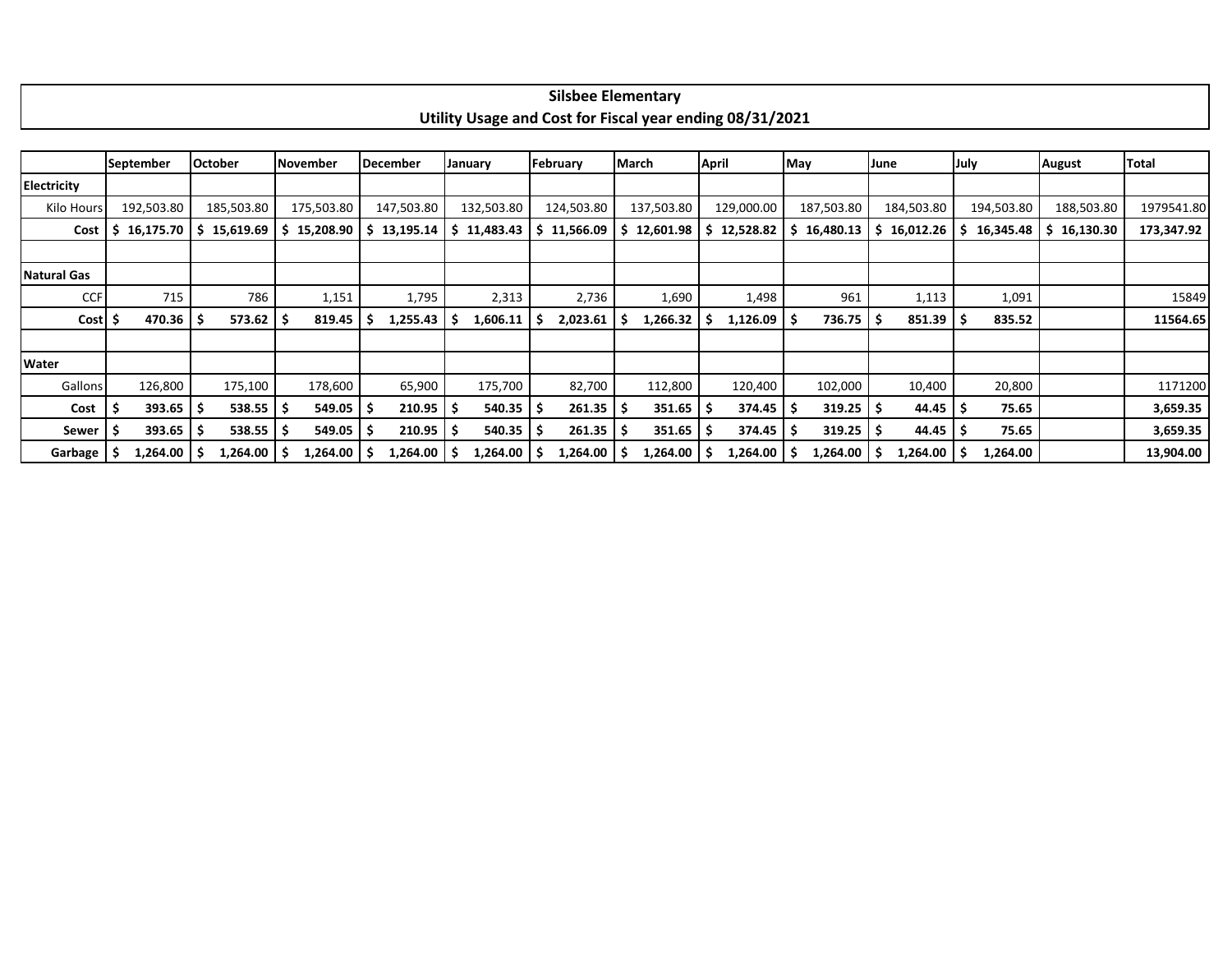|                    |                  |                |                 |                 |               | Utility Usage and Cost for Fiscal year ending 08/31/2021 |           |              |               |            |                |               |              |
|--------------------|------------------|----------------|-----------------|-----------------|---------------|----------------------------------------------------------|-----------|--------------|---------------|------------|----------------|---------------|--------------|
|                    |                  |                |                 |                 |               |                                                          |           |              |               |            |                |               |              |
|                    | <b>September</b> | <b>October</b> | <b>November</b> | <b>December</b> | January       | February                                                 | March     | <b>April</b> | May           | June       | July           | <b>August</b> | <b>Total</b> |
| Electricity        |                  |                |                 |                 |               |                                                          |           |              |               |            |                |               |              |
| Kilo Hours         | 42,631.00        | 27,986.00      | 28,219.00       | 17,510.00       | 23,300.00     | 17,419.00                                                | 24,116.00 | 17,558.00    | 26,550.00     | 30,337.00  | 33,125.00      | 34,290.00     | 323041.00    |
| Cost               | 9,696.58<br>S    | \$8,898.77     | \$9,275.72      | 5 1,445.43      | \$1,816.42    | $\frac{1}{2}$ (17,073.16) \$                             | 2,503.75  | 963.79<br>-S | \$3,030.52    | \$3,248.33 | 3,262.73<br>S. | \$3,618.24    | 30,687.12    |
|                    |                  |                |                 |                 |               |                                                          |           |              |               |            |                |               |              |
| <b>Natural Gas</b> |                  |                |                 |                 |               |                                                          |           |              |               |            |                |               |              |
| <b>CCF</b>         | 63               | 71             | 207             | 891             | 775           | 961                                                      | 289       | 109          | 51            | 20         | 19             |               | 3456         |
| Cost               | 73.41            | 82.53          | 166.46          | 594.30<br>- 5   | 521.72        | 680.59                                                   | 231.56    | 109.98       | 71.14<br>ا \$ | 54.47      | 53.80          |               | 2,639.96     |
|                    |                  |                |                 |                 |               |                                                          |           |              |               |            |                |               |              |
| Water              |                  |                |                 |                 |               |                                                          |           |              |               |            |                |               |              |
| <b>Gallons</b>     | 130,100          | 179,700        | 62,200          | 25,200          | 59,900        | 55,000                                                   | 74,200    | 62,700       | 50,900        | 3,600      | 6,500          |               | 710000       |
| Cost               | 403.55           | 552.35         | $199.85$   \$   | 88.85           | 192.95<br>-5  | 178.25<br>۱s                                             | 235.85    | 201.35       | 165.95<br>-S  | 24.05      | 32.75<br>S     |               | 2,275.75     |
| Sewer              | 403.55           | 552.35         | 199.85          | 88.85<br>-S     | 192.95<br>-S  | 178.25<br>S                                              | 235.85    | 201.35       | 165.95<br>-S  | 24.05      | 32.75          |               | 2,275.75     |
| Garbage            | $346.01$   \$    | 346.01         | $346.01$   \$   | 346.01          | $346.01$   \$ | $346.01$   \$                                            | 346.01    | 346.01       | 346.01        | 662.01     | 662.01<br>Ŝ    |               | 4,438.11     |

**LAURA REEVES**